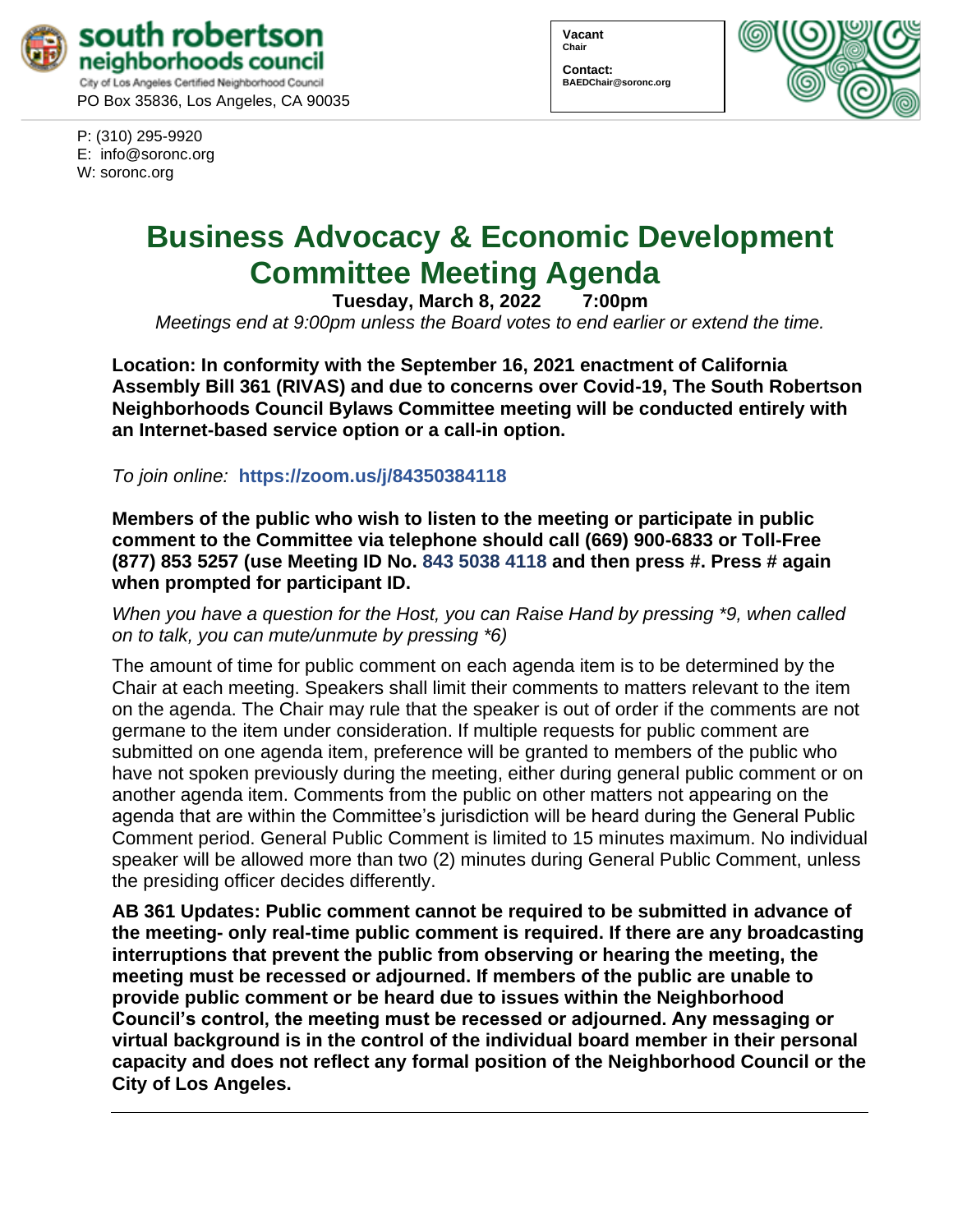# **1. Call to Order**

## **2. Pledge of Allegiance**

#### **3. Roll Call**

a. Current Committee Members: Ken Blaker, Michael Lynn, Jon Liberman, Richard Bloom, Ethan Frankel, Barry Levine, David Notowitz, Joel Weinberger, Shevy Dorfman Lieder, Shirley Traum

#### **4. General Public Comment**

## **5. Brief Committee Announcements**

a. Suggestions for future agenda items and other committee announcements

## **6. Unfinished Business**

a. None

# **7. New Business**

- a. Discussion and possible action on nomination of Business Advocacy & Economic Development Committee Co-Chair
- b. Discussion and possible action on nomination of Business Advocacy & Economic Development Committee Co-Chair
- c. Discussion and possible action on renaming the committee
- d. Discussion and possible action on proposing SORO NC Standing Rule to set regular committee meeting dates, committee purview and Stakeholder membership rules

# **8. Adjournment**

*Note: Public comment will be taken for each item where there is discussion and possible action. Public comment and/or participation may occur on other items at the discretion of the Chair. Please note that under the Brown Act, the Committee is prevented from acting on matters brought to its attention during the General Public Comment period; however, the issue may become the subject of a future meeting. In the interest of addressing all items on the agenda, time limits for individual comments and discussion may be set at the discretion of the Chair.*

*Motions that are presented at any committee meeting do not represent an official action or position of the SORO NC, until approved by an affirmative vote at a properly noticed meeting of the General Board.*

#### **Public Posting of Agendas -**

Neighborhood Council agendas are posted for public review as follows: ● Demers & Associates- 1836 1/2 S Robertson Blvd, Los Angeles, CA 90035; The Robertson Blvd Library- 1719 S Robertson Blvd, Los Angeles, CA 90035; The Robertson Recreation Center- 1641 Preuss Rd, Los Angeles, CA 90035; The Office of